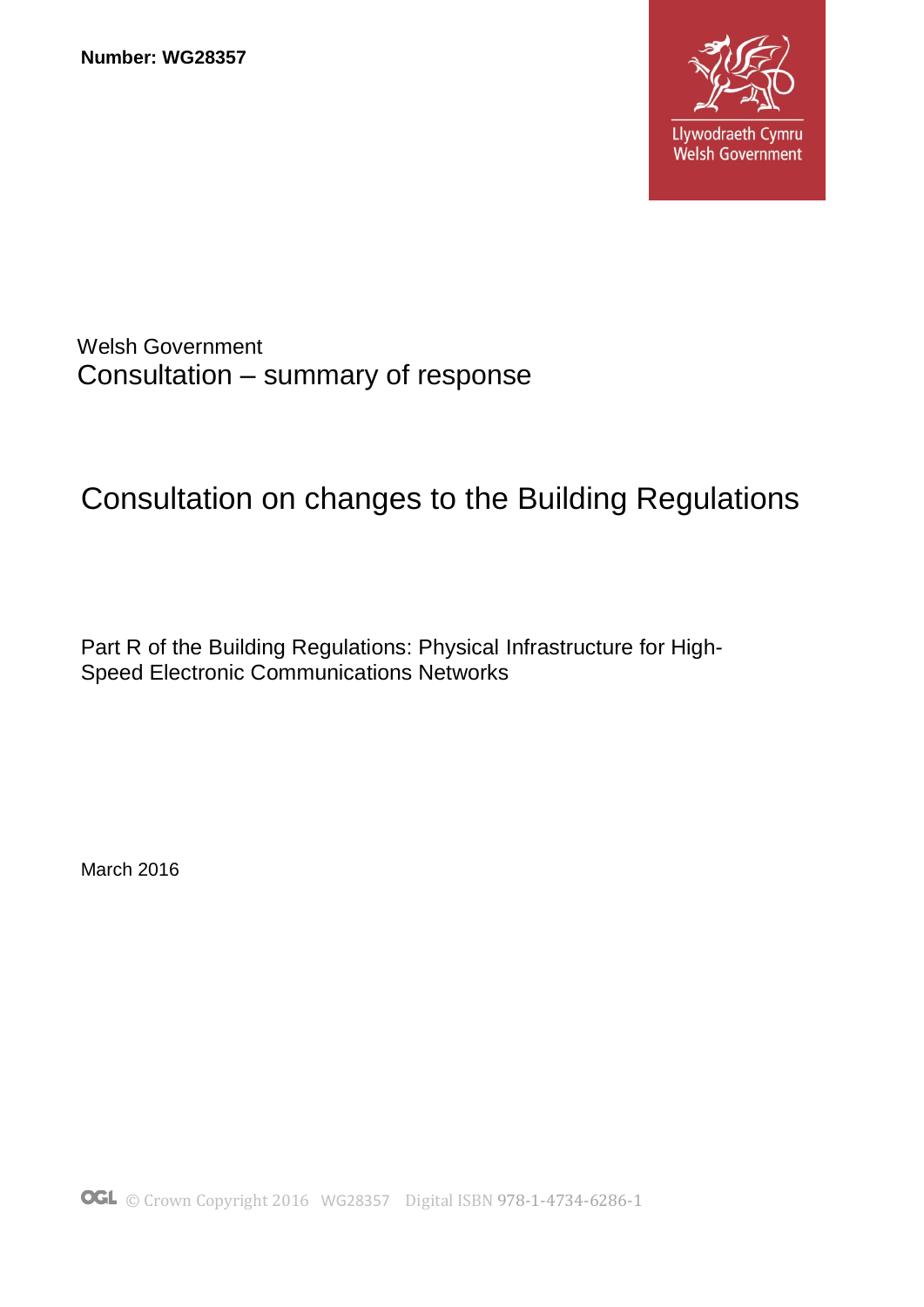# **Contents Page**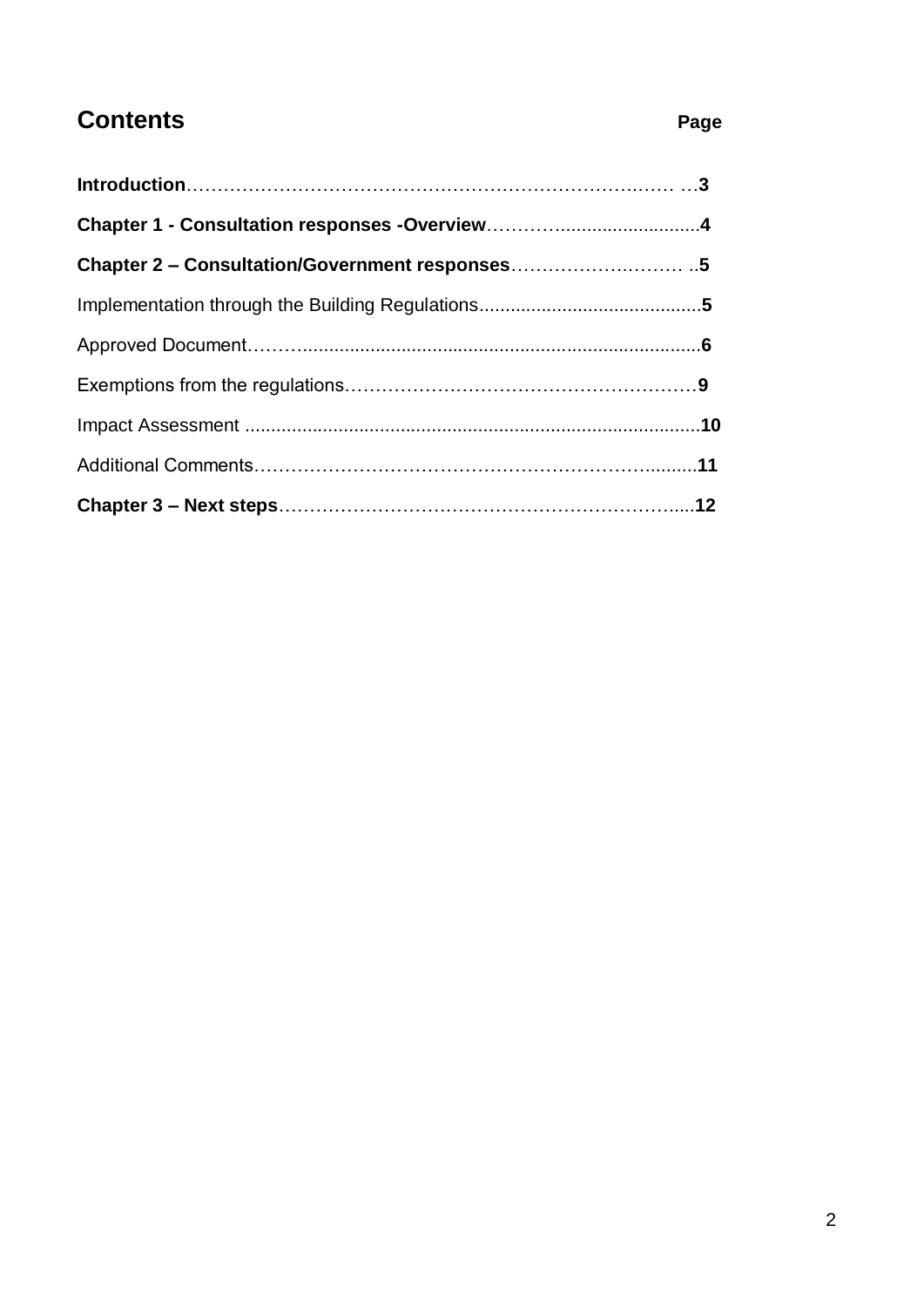# **Introduction**

The Welsh Government's Programme for Government has a commitment to seek to ensure that all premises in Wales should have access to next generation broadband by 2015. Super-fast is defined by the Welsh Government as speeds in excess of 30 Mbit/s.

The European Commission is also committed to extending superfast broadband targets for Europe<sup>1</sup>. The ambition is that by 2020 all Europeans have access to much higher internet speeds of 30 Mbps and 50 % or more of households subscribe to internet connections above 100 Mbps. The 2014 Broadband Cost Reduction Directive<sup>2</sup> sets specific infrastructure requirements with the aim of reducing the cost of extending superfast broadband provision across the European Union. $3$ 

Article 8 of this Directive requires that all new buildings, and major renovations, have the necessary in-building physical infrastructure to enable connections to superfast broadband. This high-speed-ready in-building physical infrastructure must also be technologically neutral to maintain effective competition. The requirements of Article 8 aim to support a reduction of the costs and obstacles to the quick and extensive deployment of high-speed electronic communications networks.

The Welsh Government has proposed that Building Regulations are used in Wales to meet the requirements of Article 8 of the Broadband Cost Reduction Directive and to issue technical guidance in a new statutory Approved Document.

This report provides a summary of the responses to the consultation *Part R of the Building Regulations: Physical Infrastructure for High Speed Electronic Communication Networks* (Opened on 1 December 2015 and closed on 12 January 2016) and is structured around the questions set out in the consultation. We have carefully considered the responses to the consultation in finalising this policy.

The views reported in this summary are those expressed by the respondents to the consultation and do not necessarily reflect those of the Welsh Government.

 $\overline{a}$ <sup>1</sup> Digital Agenda for Europe:<https://ec.europa.eu/digital-agenda/en>

<sup>2</sup> Directive 2014/61/EU of the European Parliament and of the Council of 15 May 2014 on measures to reduce the cost of deploying high-speed electronic communications networks: [http://eur-lex.europa.eu/legal](http://eur-lex.europa.eu/legal-content/EN/TXT/?uri=CELEX:32014L0061)[content/EN/TXT/?uri=CELEX:32014L0061](http://eur-lex.europa.eu/legal-content/EN/TXT/?uri=CELEX:32014L0061) 3

The Commission defines a 'high-speed' network as being capable of delivering access speeds of at least 30 Mbps.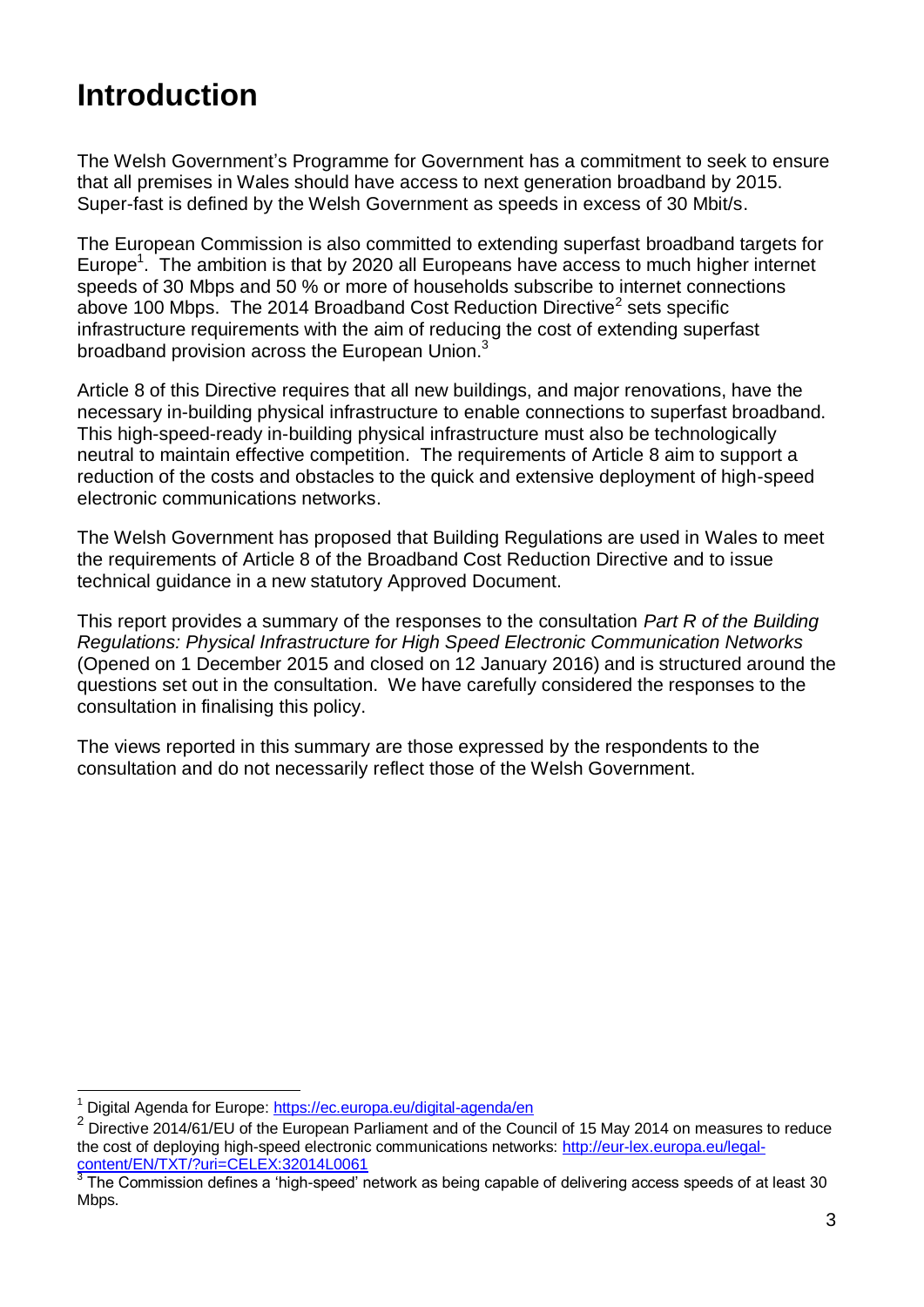# **Chapter 1 - Consultation responses - Overview**

#### **The consultation**

The Welsh Government issued a consultation paper entitled "Part R of the Building Regulations - (Broadband) 2015 consultation on changes to the Building Regulations in Wales" on 1 December 2015. The consultation closed on 12 January 2016.

The scope of the consultation was to seek views and gather further evidence on proposals to use the Building Regulations to set new requirements for in-building physical infrastructure to support superfast broadband.

A draft Approved Document was published with the consultation to set out the proposed functional requirements and guidance for a new Part R to the Regulations. The consultation stage Impact Assessment was also published and further evidence was sought to inform a final stage Impact Assessment.

#### **The respondents**

Overall there were 11 responses to the consultation. Respondents who completed the consultation response form were asked to assign their organisation to one of nine types identified on the form (with 'other' as an additional option). Table 1 shows the number of response forms received from each sector.

| Other: (Trade body)            | 1 |
|--------------------------------|---|
| Manufacturer / supply chain    | 0 |
| <b>Property Management</b>     | O |
| <b>Communications Sector</b>   | 1 |
| Individual respondent          | 0 |
| <b>Commercial Developer</b>    | 0 |
| <b>Builder / Contractor</b>    | 0 |
| Designer / Engineer / Surveyor | O |
| <b>House Builder</b>           | 0 |
| <b>Building Control Bodies</b> | 9 |
|                                |   |

**Table 1:**

Of the 7 questions asked (excluding Q8 – Additional comments) the respondents' reply is summarised in Table 2: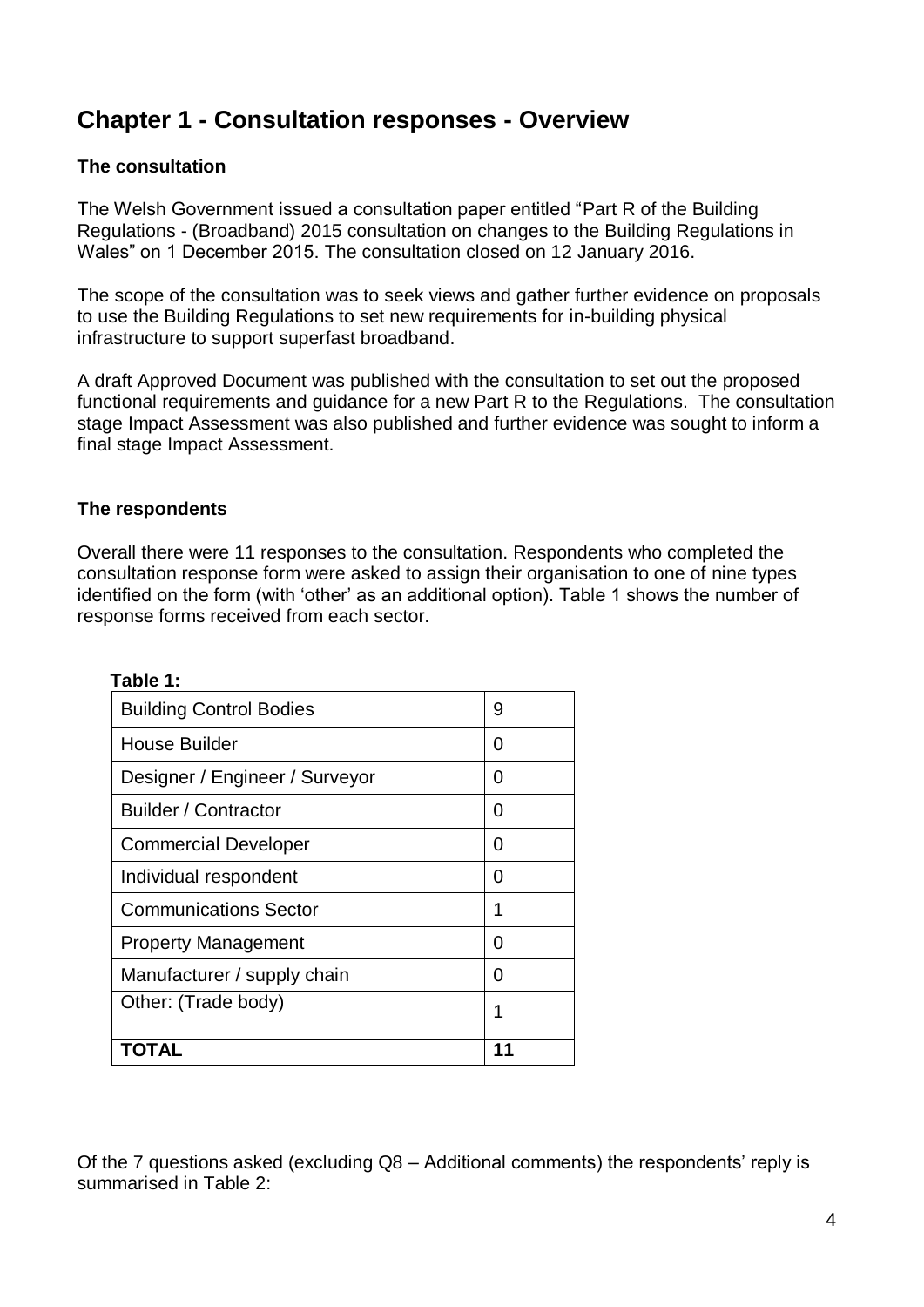#### **Table 2:**

| Question       |                                                                                                                                                                                                                                 | YES <sub>%</sub> | <b>NO%</b> |
|----------------|---------------------------------------------------------------------------------------------------------------------------------------------------------------------------------------------------------------------------------|------------------|------------|
| Q1             | Do you agree with the Welsh Government's view that the<br>Building Regulations are the most appropriate mechanism<br>for delivering European requirements for providing in-<br>building physical infrastructure for broadband?  | 91               | 9          |
| Q <sub>2</sub> | Is the proposed guidance in the Approved Document clear<br>and fit for purpose?                                                                                                                                                 | 45               | 55         |
| Q <sub>3</sub> | The diagrams in the draft Approved Document are<br>illustrative only. Are they accurate and do they provide<br>sufficient detail?                                                                                               | 64               | 36         |
| Q4             | Some of the definitions of key terms in Appendix A of the<br>draft Approved Document - for example of 'major renovation<br>works' - are abridged versions of those in the Directive. Are<br>the definitions accurate and clear? | 45               | 55         |
| Q <sub>5</sub> | Do you agree with the proposed exemptions to the<br>requirement for providing in-building physical infrastructure<br>for broadband in paragraph 1.1 of the Approved Document?                                                   | 45               | 55         |
| Q <sub>6</sub> | Are there additional exemptions that you feel should be<br>considered?                                                                                                                                                          | 9                | 91         |
| Q7             | Do you agree with the assumptions, costs and impacts set<br>out in the Impact Assessment?                                                                                                                                       | 45               | 55         |

# **CHAPTER 2 – Consultation/Government Response**

### **Implementation through the Building Regulations**

The consultation explained that the Welsh Government proposes to implement European requirements for broadband in-building physical infrastructure through the Building Regulations. The Regulations offer an established route for setting requirements for buildings. The intention is to transpose European requirements into the Building Regulations as closely as possible.

#### **Question 1** asked:

"do you agree with the Welsh Government's view that the Building Regulations are the most appropriate mechanism for delivering European requirements for providing in-building physical infrastructure for broadband?"

The majority (91%) of respondents agreed that the Building regulations were the most appropriate means by which to transpose the requirements of the Directive. 1 respondent (9%) disagreed.

The respondent that disagreed suggested another approach to be by market forces and/or the telecommunications industry/installers. The concern raised was that the cost will ultimately be passed on to the building owner who may not want a broadband service, and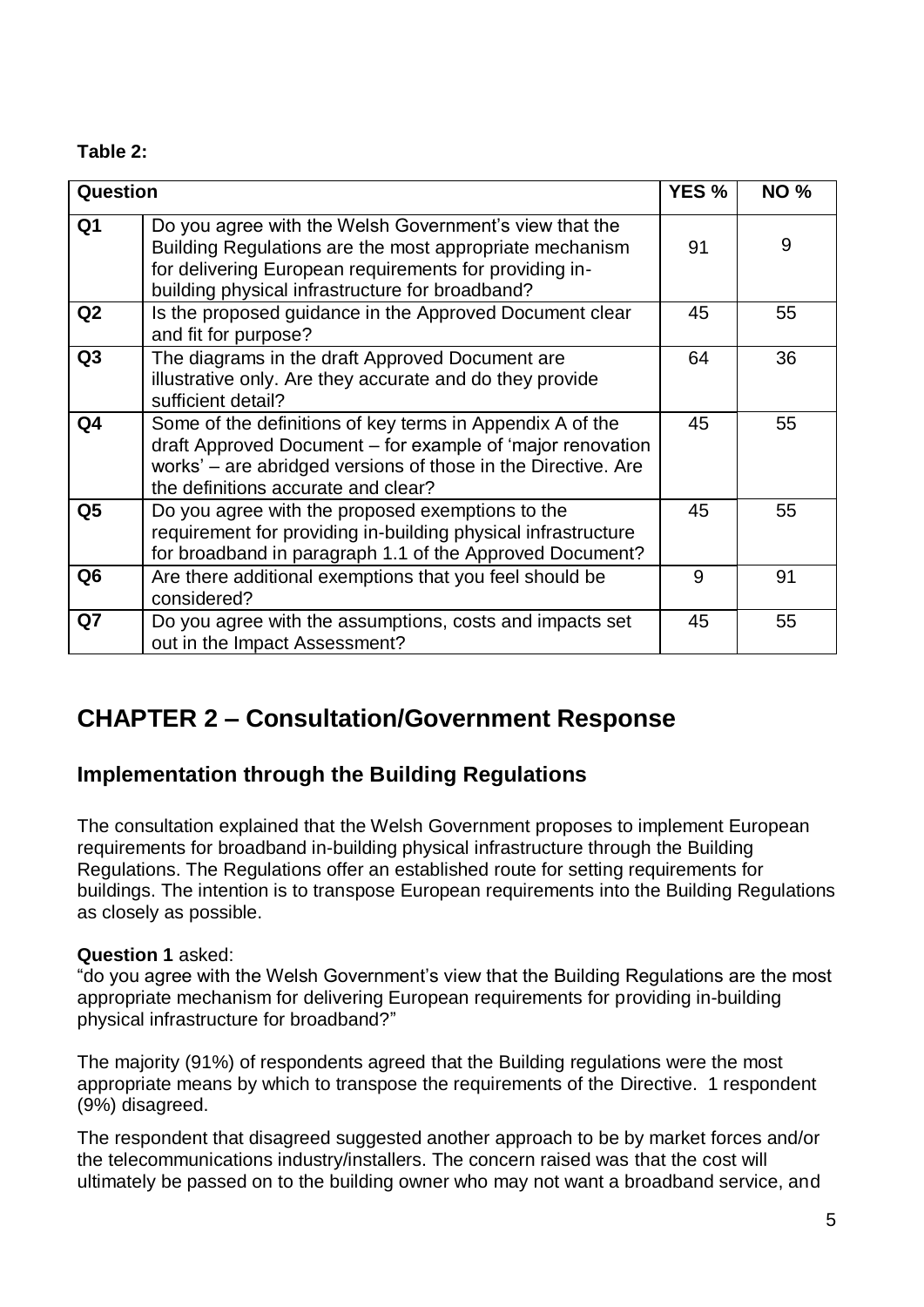that as the requirements of this proposed regulation are already achieved on the majority of buildings, this is making regulation over bureaucratic and disproportionate to the need.

#### **Government Response**

The Welsh Government has considered the responses and will continue to implement requirements for in-building physical infrastructure through the Building Regulations. The European Directive states that requirements have to be implemented by "laws, regulations and administrative provisions". Non-regulatory approaches are considered unlikely to satisfy the European Commission of suitable transposition. The primary powers in the Building Act 1984 enable technical requirements relating to infrastructure provided as part of the design and construction of buildings to accommodate superfast broadband to be included in the Building Regulations.

The requirement of Article 8 specifically focuses on requirements relating to the building and its internal infrastructure, and does not impose requirements on broadband service providers.

## **Approved Document**

The Welsh Government published a draft version of Approved Document (AD) R alongside the consultation paper. The guidance in the AD is aimed at giving developers, particularly smaller developers, advice in demonstrating compliance with regulatory requirements for inbuilding physical infrastructure.

Consultation questions 2, 3 and 4 sought views on the quality of guidance, accuracy of diagrams and clarity of definitions within the draft Approved Document. The Approved Document offers statutory guidance and advice on demonstrating compliance with the regulatory requirements for in-building physical infrastructure.

#### **Question 2** asked:

"is the proposed guidance in the Approved Document clear and fit for purpose?"

Just over half (55%) of respondents answered no to this question. A number of the comments made by respondents relate to specific aspects of the Approved Document, for example, the diagrams or definitions. Therefore these comments have been considered where appropriate in the analysis of the following two questions.

A summary of the other comments/suggestions regarding the draft guidance document included:

-Ducting from the edge of the site / plot should be a standard requirement as part of the guidance.

-Additional guidance regarding size and location of Network Termination Point and reference to the DCLG document "Data Ducting Infrastructure for New Homes".

- A reference to the possible impact on other parts of the regulations (i.e. Part B, E and L). -Considering the Welsh Ministers view on meeting the requirement, why does there have to be an 'in-building physical infrastructure'.

-A wireless connection may be the most convenient future method of providing broadband, and therefore making properties with in building physical infrastructure non-compliant.

-With regard to the Welsh Ministers view of meeting the requirement, how do you measure/evidence 'minimum inconvenience' in the future? Inconvenience of a retrofit is to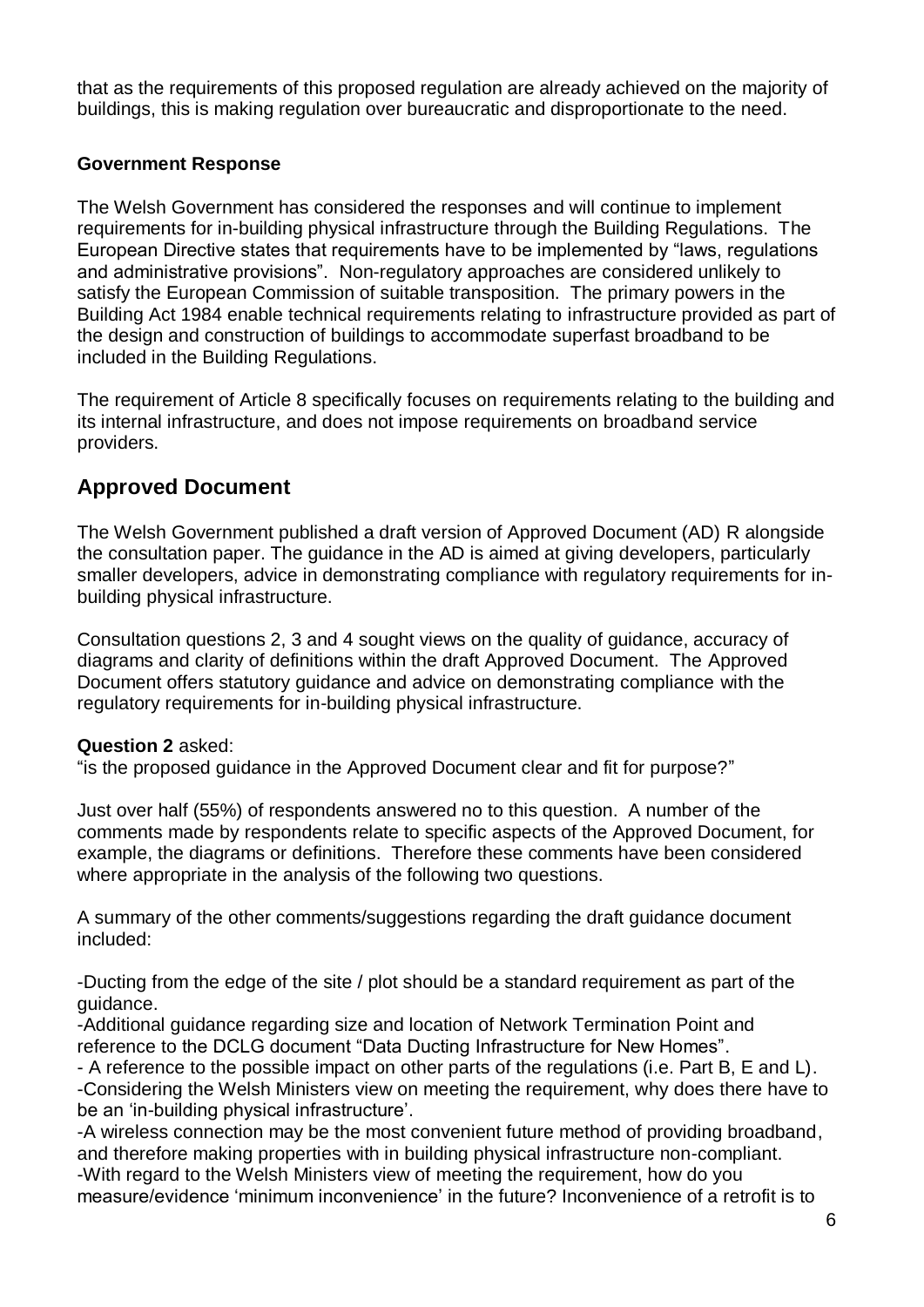the installer rather than the owner/occupier, therefore the installers should provide high speed electronic communications to all new buildings up to the network termination point.

#### **Question 3** asked:

"the diagrams in the draft Approved Document are illustrative only. Are they accurate and do they provide sufficient detail?"

The majority of respondents (64%) answered yes to this question, and one response commented that there are material benefits associated with diagram 1a as opposed to 1b.

A summary of the suggested improvements to the draft diagrams included:

-The diagrams need to include multi occupancy buildings (other than dwellings) for completeness.

-Fire stopping, water ingress and sound resistance need to be considered.

A summary of the comments/concerns expressed regarding the diagrams were: -Diagram 1(a) and 1(b) shows different positions for the access points, who will decide the position of the access point, and if this is combined with the terminal chamber? -Why is there no option to put an external common access point In Diagram 2? -Can a single (common) access point be used to serve multiple single buildings?

-Ducts through the floor are very contentious. There is a potential problem of the ingress of gas, water or vermin if the duct through the floor is not sealed probably and should be avoided or clearly indicated what is required.

#### **Question 4** asked:

"some of the definitions of key terms in Appendix A of the draft Approved Document – for example of 'major renovation works' – are abridged versions of those in the Directive. Are the definitions accurate and clear?"

Just over half (55%) of the respondents answered no to this question. A summary of comments/ suggestions for improving the definitions were:

-Clearer definition/clarity needed for definition of 'Major renovation works' and that inclusion of the word 'structural' is misleading. Some respondents also noted that the explanation in the Impact Assessment is clearer and should be incorporated into the definition.

- In-building infrastructure is a misleading term as it applies to a 'duct' that connects the network termination point with the access point which may be outside the building or even outside the curtilage of the site.

-Specification / product description needed for 'Network Termination point' and 'Access point'.

-The definition of 'access point' does not include the fact that it might be outside the curtilage of the site.

#### **Government Response**

Comments from one respondent suggested that ducts through the floor are contentious, and there is a potential for issues relating to the ingress of water, gas, or vermin if the duct through the floor is not sealed appropriately. Another respondent considered that there was material benefits to diagram 1a. Therefore in considering the feedback from the consultation, we have decided to remove Diagram 1b from the Approved Document.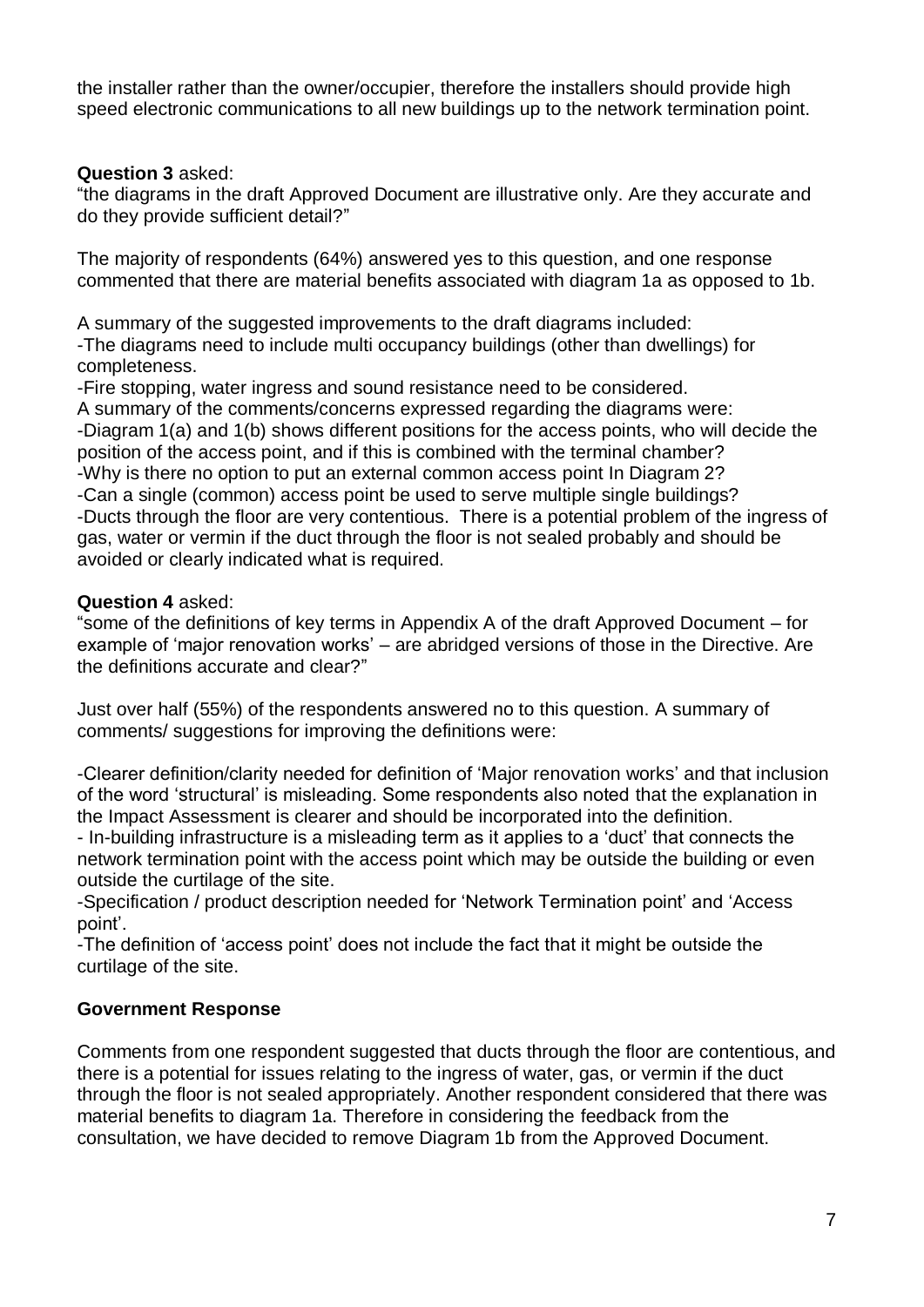Additional guidance was mentioned in the responses, therefore we propose to include the reference to further information from the following document: *The connected home: Designing and building technology into today's new homes*. NHBC Foundation guide NF67, January 2016.

A few respondents identified that no explicit references had been made to other relevant parts of the Building Regulations (i.e. Part B, E and L) within the draft Approved Document. However, as with other approved documents, our current approach to drafting guidance is to reduce the amount of cross referencing to other requirements. In meeting this new requirement it is expected that there will be compliance with all relevant parts of the Building Regulations.

One respondent asked why does there have to be an 'In building physical infrastructure', as a wireless connection may be the most convenient future method of providing broadband. We consider that the Directive requires the physical infrastructure (i.e. ducting for copper or fibre optic cables) to be installed to ensure a choice of provision for the end user and technological neutrality. We propose to amend the Approved Document to make this clearer.

Two respondents requested that the infrastructure requirements be extended to the edge of the site/plot, however we consider that this is outside of the scope of Article 8 in the Directive. In addition, any site-wide infrastructure that may be required should be undertaken by the developer in conjunction with their preferred telecoms provider.

One respondent commented on the Welsh Ministers view on performance with regard to how the term 'minimum inconvenience' is measured, as they consider the inconvenience of a retrofit would be to the installer rather than the occupier. Therefore we propose to revise the Welsh Ministers view on meeting the requirement and remove the term 'minimum inconvenience'.

Some comments questioned why other alternative arrangements had not been included, and suggested there should be further specification/product details in the Approved Document for the Network Termination Point and Access Point. We intend to add a note to the Network Termination Point, however there are a number of technologies suitable for providing superfast broadband, for example, fibre, copper, coaxial cable or wireless provision, and Building Regulations are not intended to favour specific technologies and therefore the guidance provided is intended to assist only with the explanation of the functional requirement. As referenced in the Approved Document, developers and service providers should be consulted for guidance on any specific duct dimensions, bending radii, etc. that may be required.

There were a number of comments regarding the definition of major renovation works and the circumstances in which the requirement would apply. The definition has been taken from the Broadband Cost Reduction Directive. Further signposting to the appendix of key terms will be added into the guidance to make it clearer that Part R requirements only apply where the existing in-building physical infrastructure is being renovated, either wholly or across a significant part.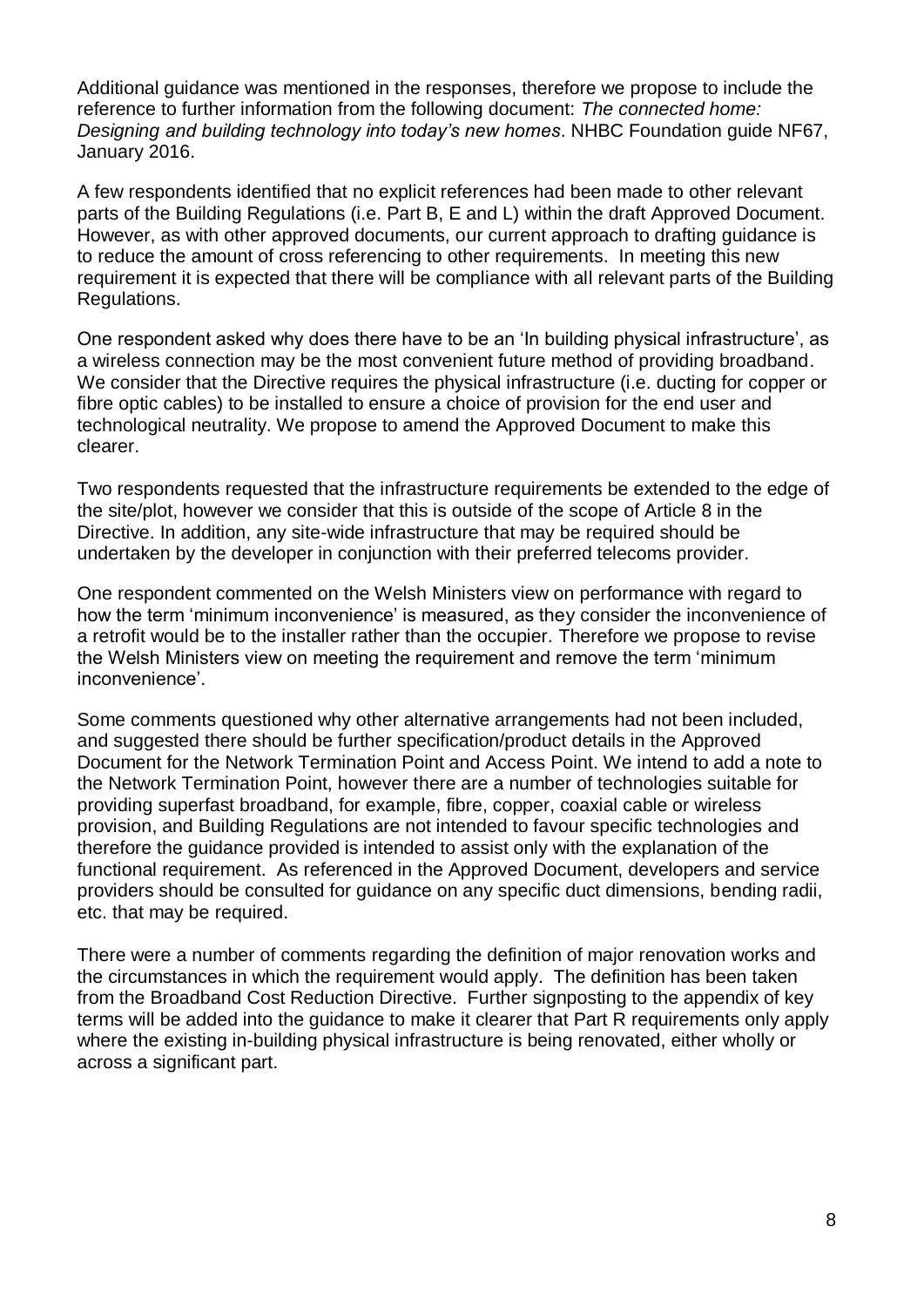One respondent commented that a diagram needs to be included for Multi Occupancy Buildings (other than dwellings). We believe that this guidance would equally apply to multiunit, mixed-use buildings containing some dwellings, therefore we propose to include additional guidance in the approved document to indicate this. However we consider that the Directive only requires that multi dwelling buildings are equipped with a common access point.

## **Exemptions to the Regulations**

The European Directive allows for exemptions from the requirement to provide in-building physical infrastructure for superfast broadband.

#### **Question 5** asked:

"do you agree with the proposed exemptions to the requirement for providing in-building physical infrastructure for broadband in paragraph 1.1 of the Approved Document?"

Six respondents (55%) answered no to this question. A summary of some of the reasons for not agreeing were:

- (1.1b) Listed buildings etc. cosmetic camouflage could be an alternative.
- (1.1d) Why exclude remote dwellings, why not cater for the future, as in years to come costs may not be prohibitive.
- (1.1d) Is it feasible to develop a metric to define the level of isolation needed?
- (1.1e) Clarity on major renovations is required and current definition could be open to abuse. Also difficulty in justifying "disproportionate cost" due to minimal cost involved, and the occupation and premises will change therefore needs and usage will change. Clarity on what is 'disproportionate costs', and is it feasible to develop a metric to define the minimum level of isolation that would still meet the criteria to be included within the exemption?
- (1.1e) All ages / groups will benefit through improvements in technology.

#### **Question 6** asked:

"are there additional exemptions that you feel should be considered?"

Only one respondent (11%) answered yes to this question. One respondent noted there was a note that the European Directive also indicates that an exemption for Holiday homes could be considered.

The only other suggestion was an exemption for premises involving a change to residential use. In such cases it would not be as simple to install the necessary enabling infrastructure.

#### **Government Response**

Two respondents disagreed with the exemption for listed buildings, suggesting a cosmetic camouflage could be an alternative. However, we envisage that this exemption will only apply in a limited number of cases, and it is expected that in-building physical infrastructure can be introduced with no significant effects on the character or appearance of, for example, a listed building already undergoing major renovation works.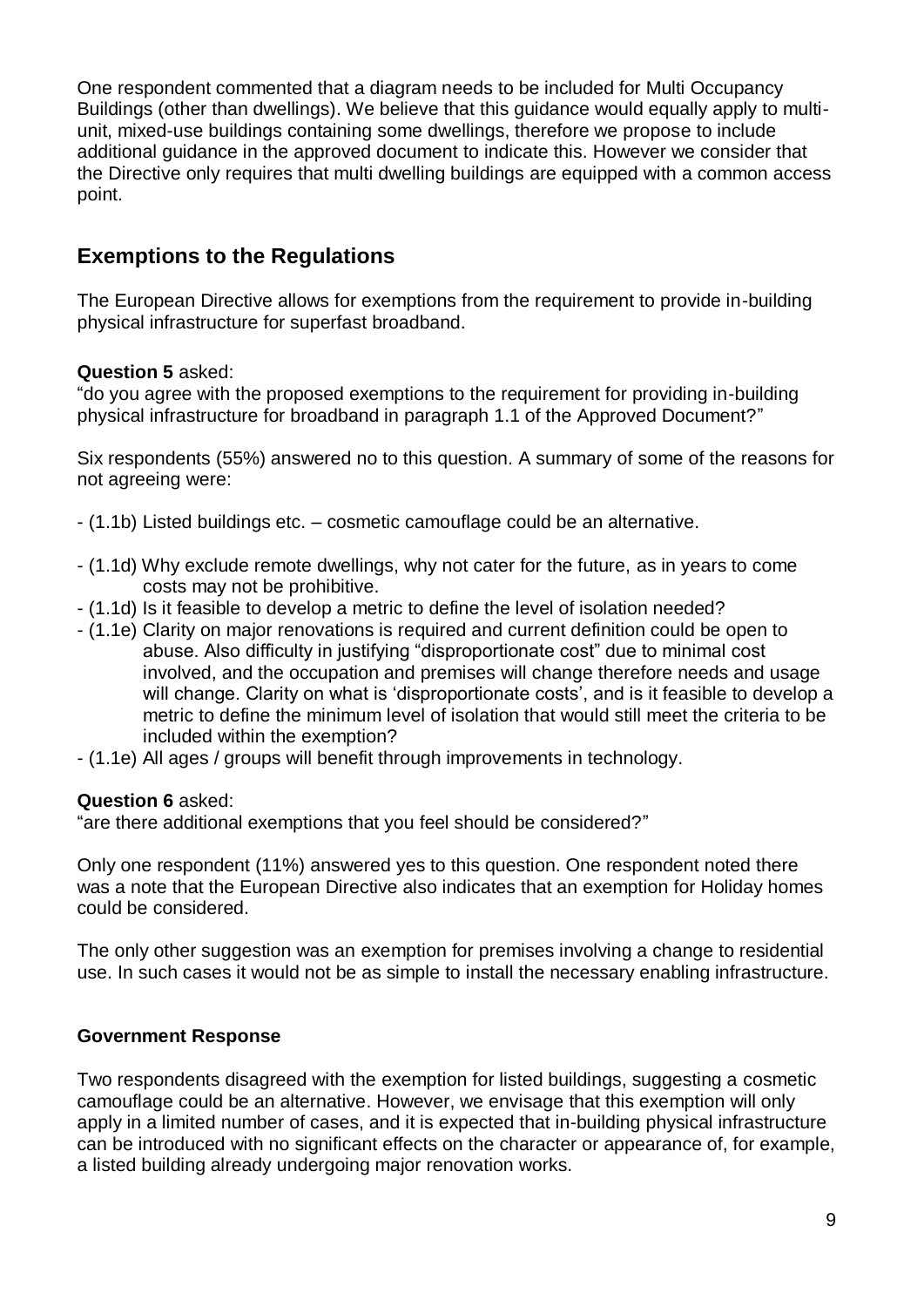We acknowledge the concern of a number of respondents who disagreed with the exemption for single dwellings in isolated areas (1.1d). The intent of exemption 1.1d was to make allowance for a limited number of cases in isolated areas where there is no duty placed on the communications provider to meet the costs of installing a telephone line under the Universal Service Obligation, and therefore no means for even the most basic broadband to be provided to the dwelling. The intention is that all other eligible buildings are made ready to receive a superfast broadband connection.

The guiding principle of the Directive is to consider the future landscape for high speed electronic communications networks and to contribute to a reduction of the costs and obstacles to deploy superfast broadband. Therefore, in most instances buildings should be provided with the necessary in-building physical infrastructure, even if superfast connectivity is not immediately available, to reduce any future connection costs.

There was a proposed exemption for holiday homes suggested. However, we do not propose to include these in the list of exemptions, as holiday homes have the potential to be converted into a residence in the future and one of the main aims of the Directive is to ensure that all buildings are made ready to connect to superfast broadband.

We recognise the concerns with the potential for exemption 1.1e (regarding major renovation works) to be applied inappropriately or for there to be uncertainty about when disproportionate cost would trigger the exemption. However, it is anticipated that there would be very few instances where this exemption would be acceptable. Building Control Bodies should make a case by case assessment as to whether costs in meeting the requirement are disproportionate to the benefits of enabling superfast access to broadband. There was also a concern regarding occupants in a building may change, therefore we propose to remove the example given below the exemption.

#### **Impact Assessment**

The Government sought views on the assumptions, costs and impacts set out in the consultation stage Impact Assessment. Views and further evidence were welcomed to inform the final Impact Assessment.

#### **Question 7** asked:

"do you agree with the assumptions, costs and impacts set out in the Impact Assessment?"

Just over half (55%) the respondents disagreed with the impact assessment. A summary of the reasons given were:

- Unrealistic time frame for familiarisation (5 minutes).
- No allowance has been made for the time which will be required for Building Control Bodies to effectively and efficiently enforce the new regulations through:
	- Internal training and familiarisation of staff
	- Dissemination of requirements to industry
	- External training to industry
	- Additional time required by Building Control Surveyors for plan checking and inspection on site to ensure new requirements are observed.

One respondent also commented that the wider costs to developers of ensuring a high speed broadband connection (such as network reinforcement) should be considered.

#### **Government Response**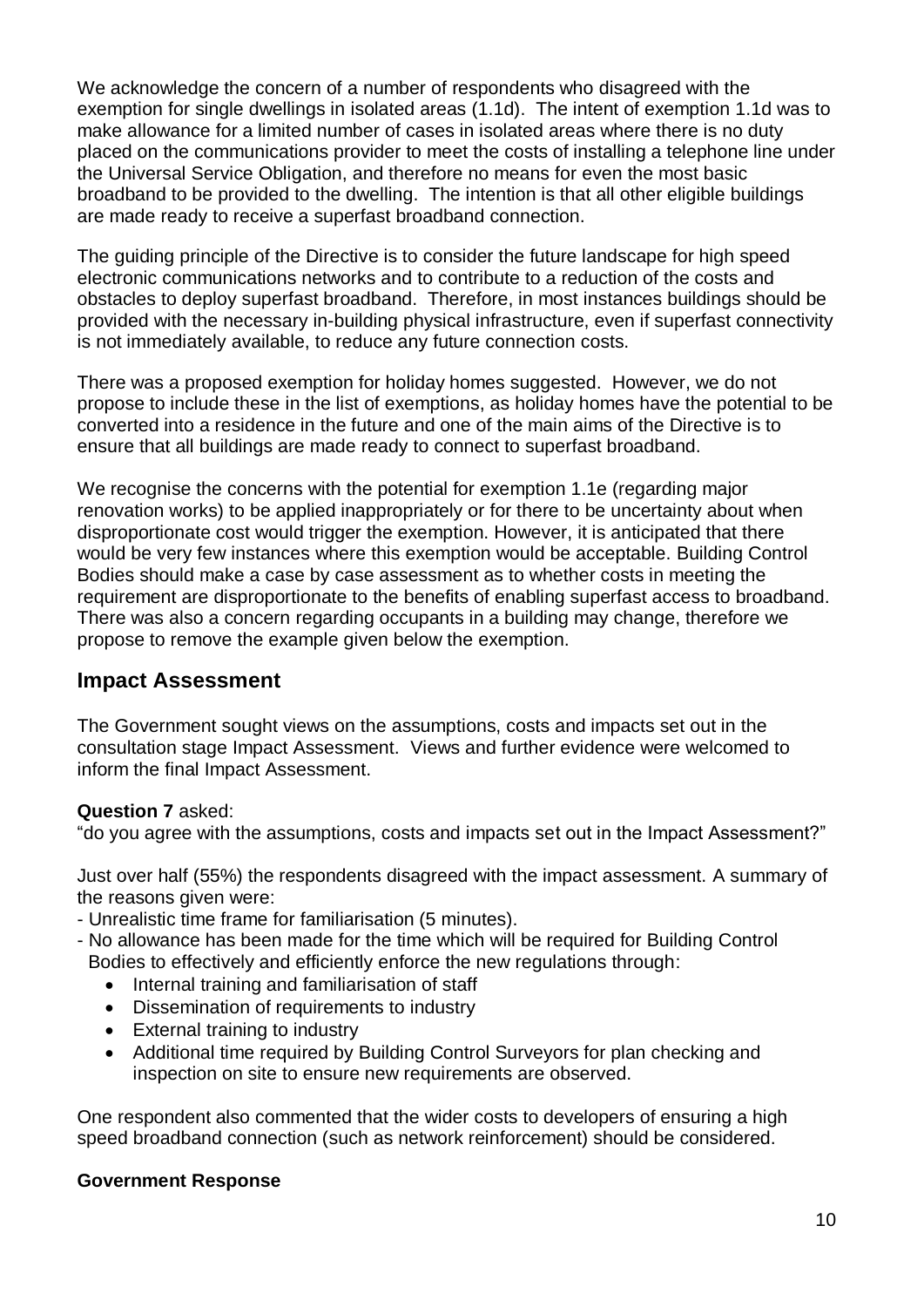We agree with views put forward suggesting that the amount of familiarisation time used for modelling purposes could be increased. The initial allocation in the impact assessment was deemed an appropriate length of time for Building Control officers to review Approved Document R and to become familiar with the requirements; given that in-building physical infrastructure is increasingly becoming an industry norm. However we have now revised the familiarisation time in the final impact assessment to 30 minutes per Building Control Officer.

With regard to the costs for Building Control Bodies to check plans and carry out site inspections relating to the requirements of Part R, we have also included some time for plan checking and site inspections relating to the requirements of Part R.

With regard to the suggestion of wider costs to developers of connecting new buildings to superfast broadband be factored into the impact assessment. The financial impact for developers in the impact assessment is limited to the cost of providing in-building physical infrastructure. The impact assessment could not capture the wider costs of ensuring a superfast broadband connection as this is not a requirement within the scope of the new regulation.

#### **Additional comments**

**Question 8** asked the respondents to set out any additional comments they may have. A number of comments and queries were made in this section from respondents.

A few queried if there were going to be changes to the Building Regulations 2010 (as amended) and why this could not be included within existing Approved Documents/ technical parts of Building Regulations such as Part P/Approved Document P. Another response questioned if it was intended to amend regulation 3(3) of the Building Regulations 2010, to include in-building physical infrastructure as a relevant requirement. This would negate the need for specific requirements within the Approved Document for Major Renovation.

#### **Government Response**

The Welsh Government intends to proceed with amending the Building Regulations 2010, however we are not proposing to amend regulation 3(3), as we consider this would be outside of the scope of Article 8 in the Directive. The intention for existing buildings is to require the installation of the in-building physical infrastructure when modifications of the entire in-building physical infrastructure or a significant part of it is taking place during other building work (i.e. work requiring a building regulations application).

We will continue to produce a new Part R/ Approved Document (R), as opposed to amending Part P/ Approved Document P (Electrical Safety). We consider that the two requirements are not closely related.